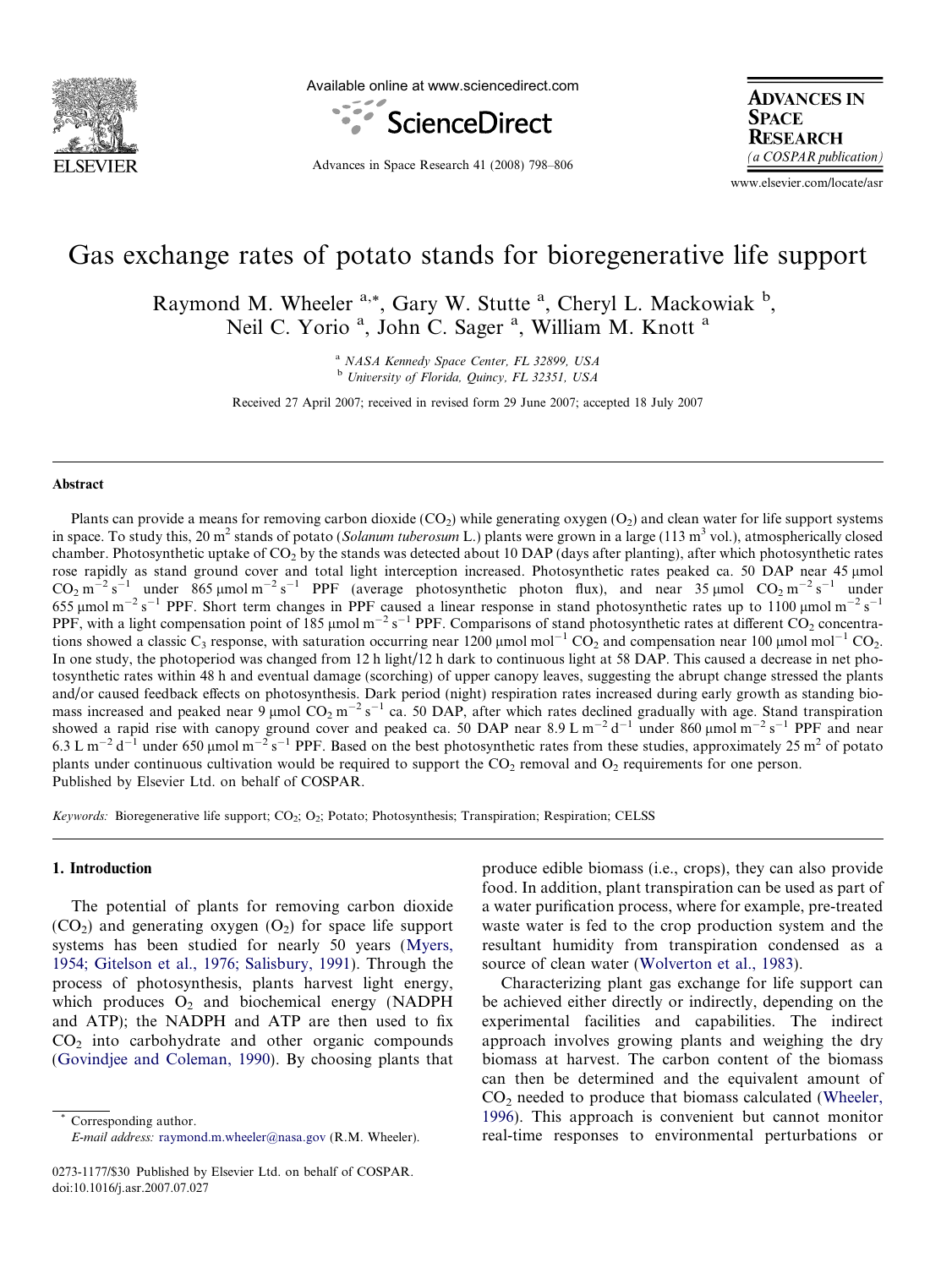<span id="page-1-0"></span>manipulations, such as temporary changes in light, photoperiod,  $CO<sub>2</sub>$  concentrations, etc., nor can it provide details on changes in gas exchange related to crop growth and development. On the other hand, direct measurements can track the effects of short-term events and system failures, as well as changes in gas exchange rates throughout crop growth. These can be taken by sampling individual leaves throughout the stand at regular intervals, which can then be used to estimate the whole stand rates, or by enclosing the entire stand inside a controlled environment chamber and measuring gas fluxes directly ([Coombs](#page-7-0) [et al., 1985\)](#page-7-0). Measurements using the latter approach are less equivocal and have been reported for several crop species suggested for life support, including wheat [\(Bugbee](#page-7-0) [and Monje, 1992; Wheeler et al., 1993; Monje and Bugbee,](#page-7-0) [1998; Barta and Henderson, 1998\)](#page-7-0), lettuce [\(Knight and](#page-7-0) [Mitchell, 1988; Wheeler et al., 1994](#page-7-0)), soybean ([Dougher](#page-7-0) [and Bugbee, 1997; Tako et al., 2001a; Wheeler et al.,](#page-7-0) [2004](#page-7-0)), and rice [\(Tako et al., 2001a,b](#page-7-0)), as well as related crops such as aubergine [\(Hand et al., 1993](#page-7-0)).

Potato is often suggested as a crop for space life support applications ([Tibbitts and Alford, 1982; Tibbitts et al.,](#page-7-0) [1994; Masuda et al., 2005; Wheeler, 2006](#page-7-0)) and was the focus of several large-scale studies conducted at NASA's Kennedy Space Center from 1991 through 1996 [\(Stutte](#page-7-0) [et al., 1999; Wheeler et al., 2003](#page-7-0)). Some data from these studies have been reported [\(Stutte et al., 1999; Wheeler](#page-7-0) [et al., 2003; Wheeler, 2006\)](#page-7-0), but complete details on  $CO<sub>2</sub>$ , PPF (photosynthetic photon flux), and photoperiod effects on gas exchange rates from these studies have not been published. These findings can be used to develop management approaches with potato as a crop for bioregenerative life support systems in space.

### 2. Materials and methods

#### 2.1. Plant chamber description

The Biomass Production Chamber located at Kennedy Space Center, FL, USA is a cylindrical steel vessel that was formerly used for hypobaric testing during NASA's Mercury and Gemini Programs ([Prince and Knott, 1989\)](#page-7-0). The chamber is 3.7 m in diameter, 7.5 m high, and is divided into upper and lower halves with two plant growing levels in each half (Fig. 1). Each of the four plant growth levels supports 16 trapezoidal-shaped plastic (acrylonitrile-butadiene-styrene) trays having a rooting area of  $0.25$  m<sup>2</sup> each. However, when the space between trays and the tendency of shoots to lean over the edges of the trays are considered, the effective canopy area of the chamber at full coverage was approximately  $20 \text{ m}^2$  (0.3125 m<sup>2</sup>) per tray). The entire atmospheric volume for both the upper and lower halves of the chamber including air ducting is  $113 \text{ m}^3$ .

Lighting for plant growth was provided by 96, 400-W high-intensity discharge (HID) lamps (3 lamps per 2 trays) separated from the plants by Pyrex glass barriers. High-



Fig. 1. NASA's Biomass Production Chamber located at Kennedy Space Center, Florida, USA. The chamber provided a closed atmospheric volume of  $113 \text{ m}^3$  and  $20 \text{ m}^2$  of growing area to study crops for life support applications.

pressure sodium (HPS) lamps (Philips Ceramalux, Philips Lighting Corp., Bloomfield, NJ, USA or GE Lucalox, General Electric, Cleveland, OH, USA) and metal halide (MH) lamps (Venture Pro-Arc, Venture Lighting, Cleveland, OH, USA) were used in the first study, and HPS only were used in the second and third studies (Table 1).

Air circulation was provided by two 30-kW blowers (one each for the upper and lower halves of the chamber) connected to the chamber by steel ducting (Fig. 1). Motors were mounted external to the air ducts to minimize possible gaseous contaminants from electrical and lubricated components. The air handling systems provided three to four air exchanges  $(400 \text{ m}^3)$  per minute with air velocities ranging from  $0.2$  to  $1.5 \text{ m s}^{-1}$  approximately 25 cm above the plant canopy. Heat rejection and humidity control were provided by a copper, chilled-water coils located after each blower. For the first few days in each study, supplemental humidification was provided by atomized streams of de-ionized water sprayed directly into the air ducts (Fig. 1).

| Table 1 |                                                                           |  |  |  |  |
|---------|---------------------------------------------------------------------------|--|--|--|--|
|         | Lighting conditions for the three gas exchange studies with potato plants |  |  |  |  |

| Study | Lamp type  | <b>PPF</b><br>( $\mu$ mol m <sup>-2</sup> s <sup>-1</sup> ) | Photoperiod<br>(h) | Daily PPF<br>$\text{(mol m}^{-2} \text{d}^{-1})$ |
|-------|------------|-------------------------------------------------------------|--------------------|--------------------------------------------------|
|       | $HPS/MH^a$ | 655                                                         | 12                 | 28.3                                             |
|       | <b>HPS</b> | 865                                                         | 12                 | 37.4                                             |
|       | <b>HPS</b> | 915                                                         | 12 <sup>b</sup>    | 19 I                                             |

 $a$  2/3 of the lamps were high pressure sodium (HPS), 1/3 were metal halide (MH).

 $<sup>b</sup>$  Photoperiod switched to 24/0 for days 58, 59, and 60.</sup>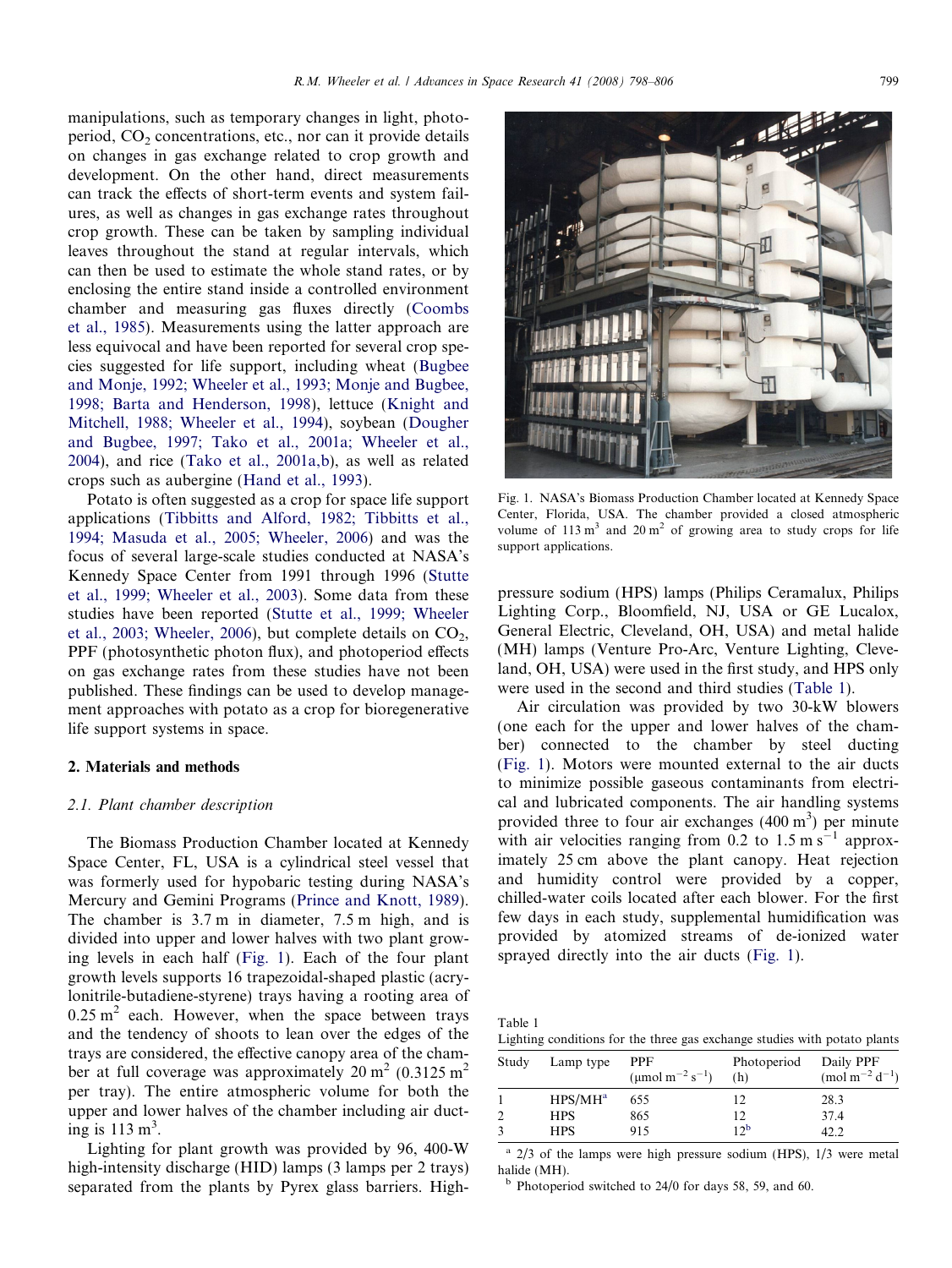

Fig. 2. Potato plants (35 days old) growing inside NASA's Biomass Production Chamber. Two of the four growing shelves are shown in the photo. Each shelf provided  $5 \text{ m}^2$  of area.

#### 2.2. Hydroponic growing system

Plants were grown using a nutrient film technique where solution was maintained about 0.5 cm deep and supplied at a rate of 1.0 to  $1.5 L min^{-1}$  to each tray ([Wheeler et al.,](#page-8-0) [1990\)](#page-8-0) Fig. 2. Each of the four growing levels was supplied by a separate external reservoir with the headspace atmospherically connected to the main chamber. Nutrient solution volume for each level was approximately 225 L, with 185 L in the reservoir and approximately 40 L in the trays and plumbing. A modified 1/2 Hoagland solution with nitrate as the only N source was used ([Hoagland and](#page-7-0) [Arnon, 1938](#page-7-0)). Solution pH in all systems was maintained automatically near 5.8 using 0.4 M nitric acid. Solution electrical conductivity (EC) was maintained automatically at a minimum of  $0.12 S m^{-1}$  with additions of a complete stock solution. Solution volumes in each reservoir were adjusted to 225 L with de-ionized water added manually each day (typically from 08:00 to 09:00).

#### 2.3. Plant cultural procedures

Potato plants (Solanum tuberosum L.) cvs. Denali (1/2 of plants for first study) and Norland (1/2 of plants for first study and all plants for second and third studies) were propagated as nodal plantlets maintained on a modified Murashige-Skoog mineral medium with 0.7% agar, 2% sucrose, and no growth regulators ([Tibbitts et al., 1994\)](#page-7-0). Plantlets were grown under fluorescent lighting at 100 µmol m<sup>-2</sup> s<sup>-1</sup>, a 16-h photoperiod, and 23 °C. After approximately 28 days in vitro, plantlets were transplanted to the hydroponic culture trays covered with white-onblack polyethylene plastic sheets [\(Wheeler et al., 1990\)](#page-8-0). Agar medium was rinsed from the roots and individual plantlets were wrapped in pliable, polyurethane foam plugs and placed in holes of the plastic sheets covering the hydroponic trays. Three plantlets were placed in each  $0.3125 \text{ m}^2$ tray. At about 10 DAP (days after planting), one plant was culled from each tray leaving two plants per tray, or  $6.4$  plants m<sup>-2</sup>. All trays were covered with white translucent covers for the first 72 h to maintain high humidity around the transplants.

### 2.4. Environmental conditions

For the first 3 days in each study, incident PPF (photosynthetic photon flux) was only about 15% of normal incident because of the shading by the germination covers. PPF readings were taken weekly with a quantum sensor (LiCor 185) at the top of the plant canopy at the center of each of the 16 trays on each of the four growing levels. Depending on the combination of metal halide and highpressure sodium lamps used (see [Yorio et al., 1995\)](#page-8-0), instantaneous PPF values for the three studies averaged 655, 866, and 917 µmol  $m^{-2} s^{-1}$ , and daily PPF values averaged 28.3, 37.4, and 42.2 mol  $m^{-2} d^{-1}$ , respectively [\(Table 1](#page-1-0)). Lamps were cycled to provide a 12 h light (06:00 to 18:00) and 12 h dark (18:00 to 06:00) photoperiod. Previous studies suggest that increasing the photoperiod later in growth (after 56 DAP) can increase final tuber yields in potato [\(Wheeler and Tibbitts, 1997\)](#page-8-0); hence four changes to the photoperiod were imposed during the third study to observe the effects on gas exchange rates: At day 58, the photoperiod was switched to 24 light/0 dark and then switched back to 12 h light and 12 h dark at day 61 (72 h duration); on day 64 to 16/8, and then back to 12/12 at day 65 (48 h duration); on day 68 to 20/04, and then back to 12/12 on day 69 (48 h duration); and on day 75 to 24/0, and then back to 12/2 on day 76 (48 h duration).

Temperature in the first study was maintained at  $22^{\circ}$ C for the first 25 days and then dropped to  $18 \degree C$  through day 105. Temperature for the second study was maintained at 20  $\rm{^{\circ}C}$  in the light and 16  $\rm{^{\circ}C}$  in the dark through day 90. Temperature in the third study was maintained at 20 $\degree$ C in the light and 16  $\degree$ C in the dark until day 58, after which the temperature was maintained at a constant  $16^{\circ}$ C through day 105. Relative humidities were maintained near 70% for all of the studies, which resulted in vapor pressure deficits of 0.79, 0.70, 0.62, and 0.55 kPa for 22, 20, 18, and  $16 °C$ , respectively.

Carbon dioxide concentrations were controlled at a minimum of 1000  $\mu$ mol mol<sup>-1</sup> (0.1 kPa) during the light cycle by automatic  $CO<sub>2</sub>$  additions. No attempts were made to suppress  $CO<sub>2</sub>$  increases from respiration during the dark cycles, which often exceeded  $2000 \mu$ mol mol<sup>-1</sup> by the end of the dark period. Likewise, no attempt was made to prevent oxygen  $(O_2)$  build-up during light cycles. However,  $O_2$ concentrations seldom exceeded 22% because the chamber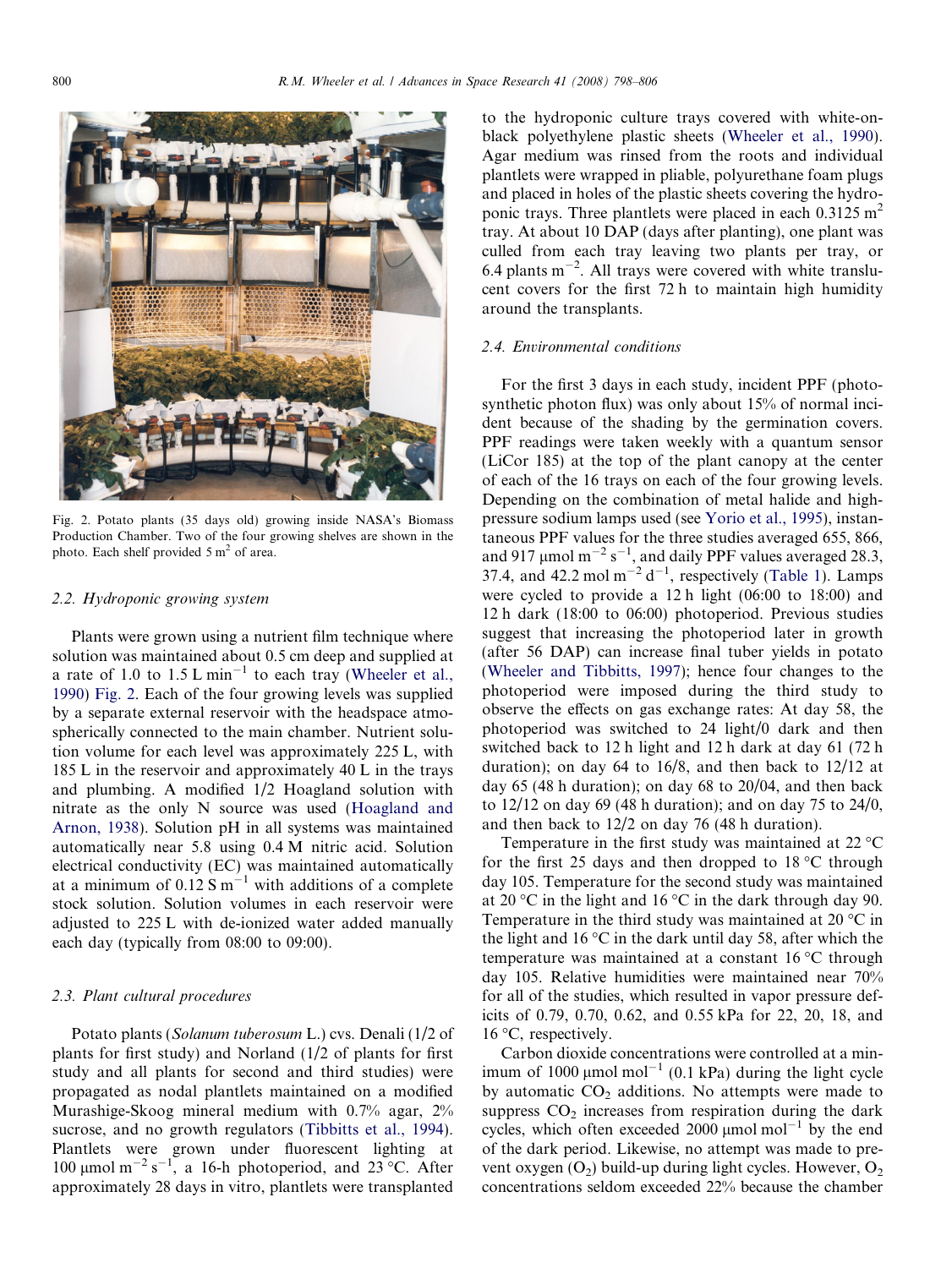<span id="page-3-0"></span>was commonly entered daily for maintenance activities (normal ambient  $O_2$  level is about 20.9%, or 20.9 kPa).

#### 2.5. Gas exchange measurements

Beginning at about 10 DAP,  $CO<sub>2</sub>$  concentration showed a repeating pattern of dark-period increase followed by light period (''morning'') drawdown to the 1000  $\mu$ mol mol<sup>-1</sup> set point. The rates of stand respiration and photosynthesis could be calculated from the increase of  $CO<sub>2</sub>$  during the dark and subsequent drawdown in the light, i.e., closed gas exchange system measurements ([Wheeler, 1992\)](#page-8-0). (Note, ''stand'' is a more appropriate term than ''canopy'' for these types of measurements, since the data include contributions from roots and root-zone microflora, as well as from shoots; [Hand et al., 1993\)](#page-7-0). When the chamber was sealed, atmospheric leakage rate was approximately 10% vol. day<sup>-1</sup> or 0.42% vol. h<sup>-1</sup>. At this leakage rate, loss of  $CO<sub>2</sub>$  from the chamber at a setpoint of  $1000 \mu$ mol mol<sup>-1</sup> amounted to only 0.2  $\mu$ mol  $\rm \overline{m}^{-2} \rm \overline{s}^{-1}$  and hence was ignored for gas exchange calculations. Evapotranspiration (ET) rates were measured daily from condensed water collected from the heat exchange systems (cold coils) and also from the daily additions of make-up water, nutrient stock solution, and acid to each of the four nutrient systems. All gas exchange rates were calculated for the chamber as a single unit and based on a stand area of 20  $m^2$ . On several occasions PPF levels were dimmed to different settings for 1-h intervals to study the effects on stand gas exchange rates. Gas exchange responses to  $CO<sub>2</sub>$  concentration were also studied by temporarily shutting off the  $CO<sub>2</sub>$  control system during the light period (at full light intensity) and allowing the plant stand to draw the  $CO<sub>2</sub>$  concentration down over several hours to a compensation point. The first derivative of this drawdown curve was then calculated to estimate net photosynthetic rates across the range of  $CO<sub>2</sub>$  concentrations ([Wheeler, 1992\)](#page-8-0).

## 3. Results and discussion

Net photosynthesis  $(CO<sub>2</sub>$  uptake) and night respiration (CO<sub>2</sub> production) data for the first  $(655 \text{ µmol m}^{-2} \text{ s}^{-1})$ PPF) and second  $(865 \,\mu mol \, m^{-2} \, s^{-1}$  PPF) studies are shown in Fig. 3. Beginning at about 10 DAP, net photosynthesis of the stands was detectable. Following this, photosynthetic rates increased rapidly as canopy cover and total light interception increased (Fig. 3). This observation is consistent with field and related controlled environment studies that demonstrated a close linkage between ground cover, total light interception, and growth of potato crops ([Khurana and McLaren, 1982; Haverkort et al., 1991;](#page-7-0) [Klassen et al., 2003](#page-7-0)). Although canopy cover was nearly complete (100%) ca. 35 DAP, net photosynthetic rates continued to increase as the canopy grew closer to the lamps and the incident PPF at the upper canopy increased. Photosynthetic rates peaked near  $36 \mu$ mol  $CO_2$  m<sup>-2</sup> s<sup>-1</sup> in the

Fig. 3. Net photosynthesis (open symbols) and dark period respiration (filled symbols) of  $20 \text{ m}^2$  potato stands throughout growth and development. Average photosynthetic photon flux for the first study was 655 µmol m<sup>-2</sup> s<sup>-1</sup> and for the second study was 865 µmol m<sup>-2</sup> s<sup>-1</sup>.

first study around 40 days, remained relatively constant until about 65 days and then gradually declined as the stand matured (Fig. 3). Photosynthetic rates in the second study with a higher PPF peaked near 45  $\mu$ mol CO<sub>2</sub> m<sup>-2</sup> s<sup>-1</sup> around 50 days, remained relatively constant until about 70 days and then gradually declined as the stand matured (Fig. 3). Related field studies with potato stands using either fixed sun-lit chambers or portable transparent enclosures reported peak net photosynthesis rates between 31 and 32 µmol  $\overline{CO}_2$  m<sup>-2</sup> s<sup>-1</sup> ([Bhagsari et al., 1988; Vos and](#page-7-0) [Groenwold, 1989; Fleisher et al., 2006](#page-7-0)), but these tests were carried out with 350–370  $\mu$ mol mol<sup>-1</sup> CO<sub>2</sub>, which would result in reduced rates compared to the  $1000 \mu$ mol mol<sup>-1</sup>  $CO<sub>2</sub>$  used in our studies. Studies in which aubergine (eggplant) stands were enclosed in clear chambers in a glass house reported peak rates near 45 µmol  $CO_2$  m<sup>-2</sup> s<sup>-1</sup> when measured at  $900 \mu$ mol m<sup>-2</sup> s<sup>-1</sup> PPF and elevated CO<sub>2</sub> conditions very similar to our studies [\(Hand et al., 1993](#page-7-0)).

Although the peak photosynthetic rates in our studies were quite high, even higher rates of 60 and 70 µmol  $CO_2$  m<sup>-2</sup> s<sup>-1</sup> have been measured for wheat stands grown under CO2 enrichment and PPFs of 1400 and  $2000 \mu$ mol m<sup>-2</sup> s<sup>-1</sup>, respectively ([Bugbee and Monje,](#page-7-0) [1992; Monje and Bugbee, 1998\)](#page-7-0). Whether such high PPFs could be used to increase photosynthetic rates of potato stands is unknown. Wheat canopies with their vertically inclined leaves seem to adapt well to high irradiance by developing high leaf area indices while maintaining relatively low light extinction coefficients [\(Bugbee, 1990; Bug](#page-7-0)[bee and Monje, 1992\)](#page-7-0). Thus light can penetrate deeper into the canopy allowing more efficient use of high irradiance. In contrast, potato canopies with their more horizontal leaves typically have higher light extinction coefficients (up to 1.0 in controlled environments, Wheeler and Tibbitts, unpublished). As a consequence, most of the incident



40

Second Study  $865$  umol m<sup>-2</sup> s

50

Net Photosynthesis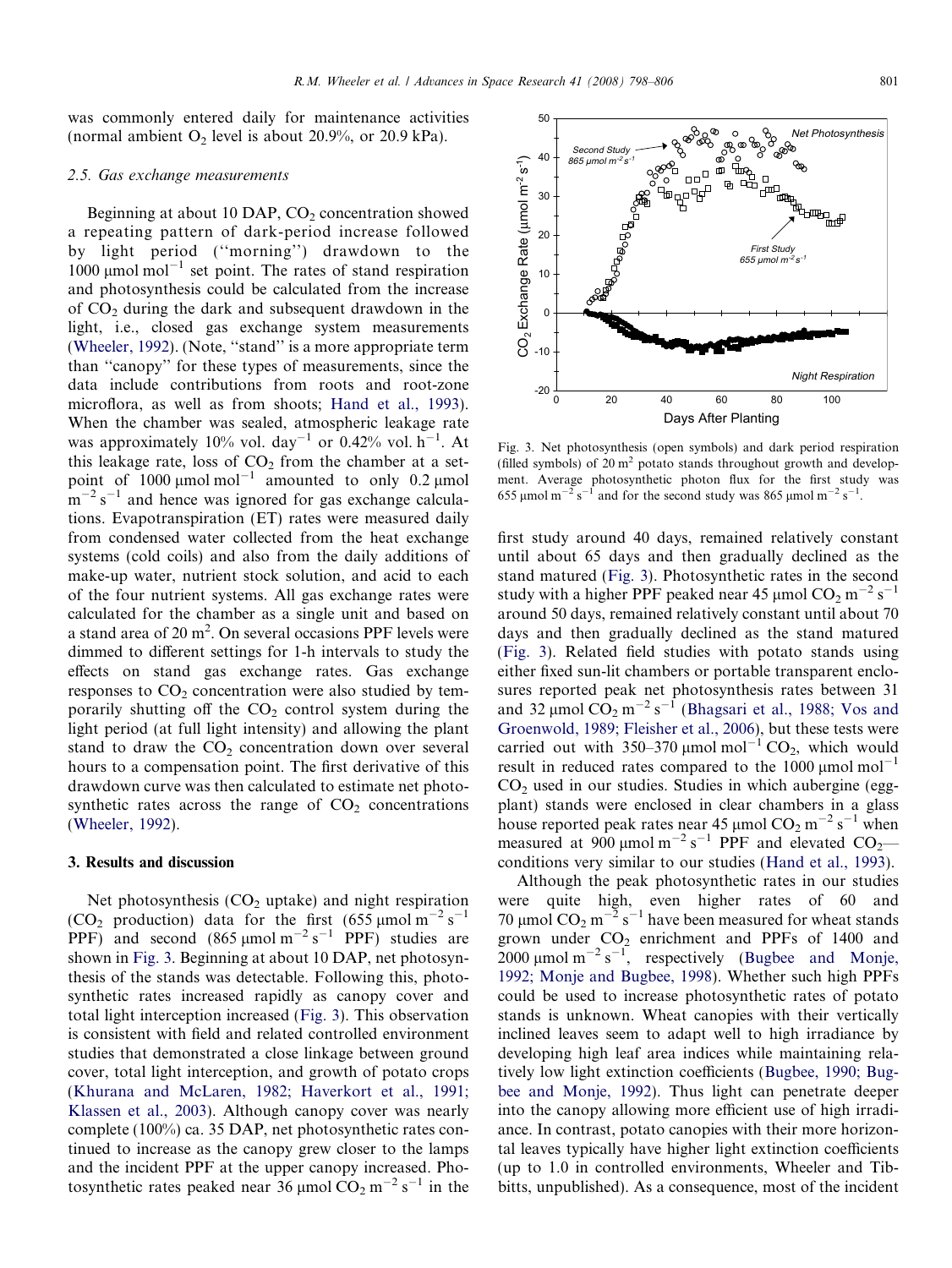light is absorbed by the upper leaf layers, which become photosynthetically saturated.

Night respiration rates for the first and second studies rose steadily from day 15 to day 40, reaching a peak of 9.1 µmol m<sup>-2</sup> s<sup>-1</sup> in the first study and 8.9 µmol m<sup>-2</sup> s<sup>-1</sup> in the second study. Respiration rates remained relatively constant until about day 60, and then gradually declined as the stands matured ([Fig. 3](#page-3-0)). Respiration rates for wheat stands grown under similar conditions but at a daily PPF 50 mol m<sup>-2</sup> d<sup>-1</sup> reached approximately 15  $\mu$ mol  $CO_2$  m<sup>-2</sup> s<sup>-1</sup> ([Wheeler et al., 1993\)](#page-8-0), while respiration of wheat stands grown at a much higher irradiance of 145 mol m<sup>-2</sup> d<sup>-1</sup> reached nearly 30  $\mu$ mol m<sup>-2</sup> s<sup>-1</sup> [\(Bugbee](#page-7-0) [and Monje, 1992\)](#page-7-0). These examples demonstrate the strong influence of the native lighting environment on standing biomass and respiration rates.

The steady rise in respiration during early growth was likely linked to the steady increase in biomass and its associated ''growth respiration'' during this stage of development [\(Amthor, 2000\)](#page-7-0). After day 60, shoot growth slowed and tuber bulking dominated biomass gains, and the slow decline in respiration after this likely reflects the diminished growth respiration component and a gradual shift to lower cost ''maintenance respiration'' ([Amthor, 2000\)](#page-7-0).

A plot of  $CO<sub>2</sub>$  exchange rates showing net photosynthesis and night respiration for the third study is shown in Fig. 4. As with the previous two studies, photosynthesis rose rapidly as canopy cover and light interception increased, with rates leveling off near 42  $\mu$ mol CO<sub>2</sub> m<sup>-2</sup> s<sup>-1</sup> around 45 days after planting. Unlike the previous two studies, the photoperiod was changed from 12 h light/ 12 h dark to continuous light at day 58 (for 3 days) and then again at day 75 (for 2 days). The original intent of this change was to maintain continuous light from day 58 until the end of the study to increase final tuber yields ([Wheeler](#page-8-0)



Fig. 4. Net photosynthesis (open symbols) and dark period respiration (filled symbols) of  $20 \text{ m}^2$  potato stand throughout growth and development. Photoperiods were changed several times throughout the study to track the effects on instantaneous photosynthetic rates and dark period respiration.

[and Tibbitts, 1997\)](#page-8-0). But it was apparent that this change stressed the potato stand, as shown by a 35% drop in instantaneous photosynthesis rates that followed (Fig. 4). After 3 days of continuous light we chose to go back to a 12/12 photoperiod, which resulted in a 19% increase in photosynthetic rate. The change to continuous light was repeated at day 75 and maintained for 2 days to see if a similar response would occur (Fig. 4). As with the previous change, the photosynthetic rates dropped immediately (25%) following the switch to continuous light, and then increased  $(14\%)$  following the return to a  $12/12$  photoperiod. Following each change to continuous light and subsequent return to 12/12, there was an increase in night respiration, which may be a consequence of increased carbon pools in the plant tissue from the continuous light. Note that no night respiration measurements were possible during the continuous light treatment and respiration measurements could only be resumed upon return to a  $12/12$ photoperiod (Fig. 4).

In addition to the changes to continuous light on days 58 and 75, the photoperiod was increased from 12/12 to 16/8 on days 64 and 65, and then back to 12/12, and then again to 20/04 on days 68 and 69, followed by a return to 12/12. A slight decrease in photosynthetic rate seemed to occur on day 66 following the 2 days at 16/8, while a more noticeable decrease occurred on days 70 and 71, following the change to a 20/04 photoperiod (Fig. 4). Collectively, these results showed that long photoperiods decreased the instantaneous net photosynthetic rates, which may be due in part to increased background respiration. It is also possible that carbohydrate accumulation during the long photoperiods directly suppressed photosynthetic rates through feedback effects [\(Azcon-Bieto, 1983; Stutte et al., 1996](#page-7-0)), but no measurements (e.g., leaf starch content) were taken to confirm this.

Although extending the photoperiod from 12 h to 24 h dropped the instantaneous photosynthetic rates 35%, the additional 12 h of light each day would still increase the daily totals of  $CO<sub>2</sub>$  removed and  $O<sub>2</sub>$  produced. But the radiation use efficiency for gas exchange (i.e.,  $CO<sub>2</sub>$  removed per unit of light provided) decreased under the long photoperiods. Thus if a life support system has ample power for electric lighting, long photoperiods could be used to increase gas exchange and reduce the amount of planted area, but if energy is limited, shorter photoperiods would be more efficient for a crop like potato.

On several occasions PPF levels were changed for 1-h intervals and the stand net photosynthetic responses were monitored. An example of such a test conducted at 50 DAP in the second study is shown in [Fig. 5.](#page-5-0) The results show a linear response in stand  $CO<sub>2</sub>$  exchange vs. light intensity up to nearly 1100  $\mu$ mol m<sup>-2</sup> s<sup>-1</sup> PPF. In this case, the light (PPF) compensation point  $(x$ -intercept) occurred near 185  $\mu$ mol m<sup>-2</sup> s<sup>-1</sup> [\(Fig. 5\)](#page-5-0). This indicates that a PPF of 185  $\mu$ mol m<sup>-2</sup> s<sup>-1</sup> was required to offset the background (dark) respiration of the standing biomass before any net photosynthesis occurred. Light compensation points up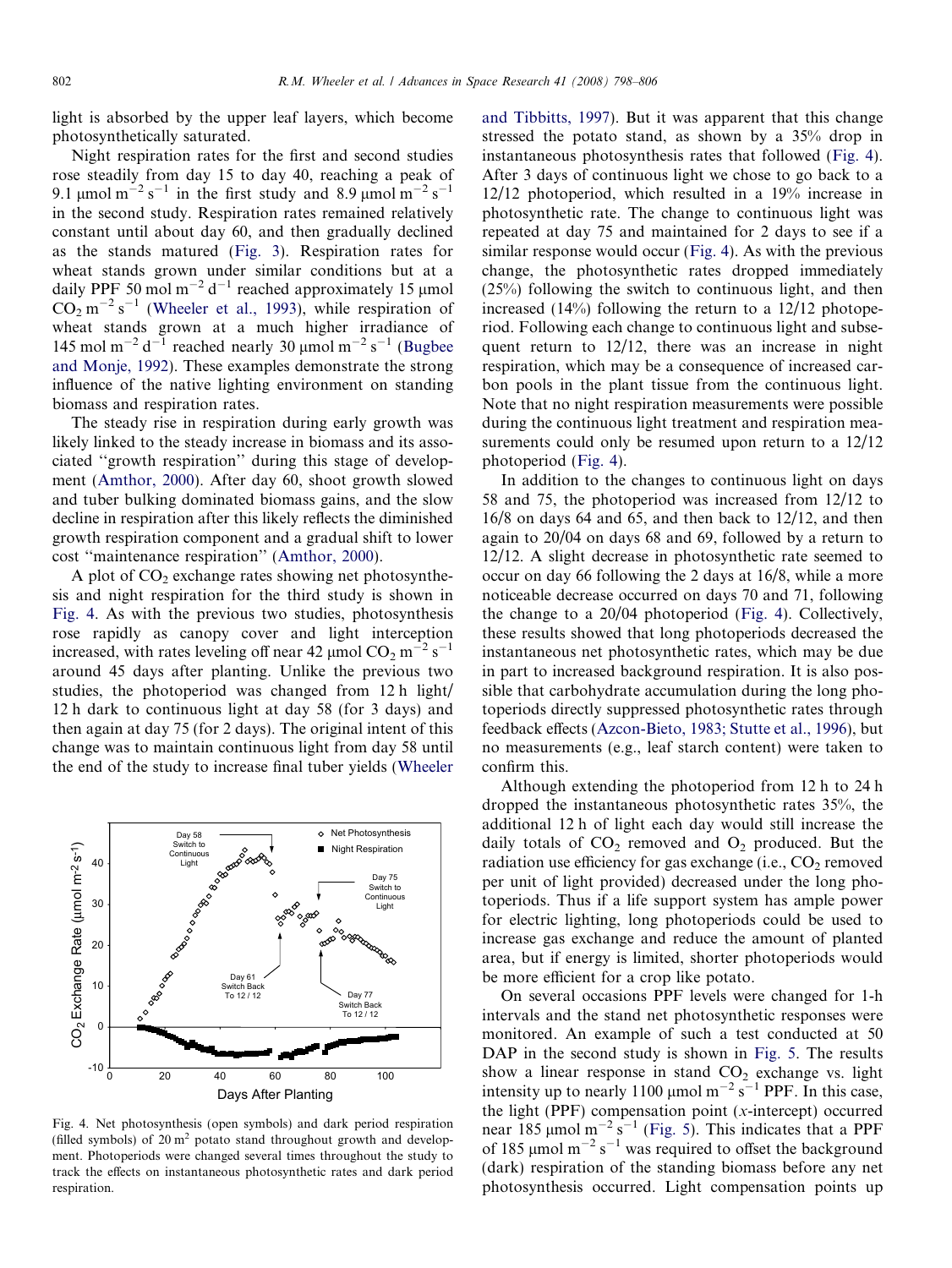<span id="page-5-0"></span>

Fig. 5. Net photosynthesis rates of a  $20 \text{ m}^2$  potato stand in response to different photosynthetic photon flux (light intensity). The test was conducted at 50 days after planting.

to  $\sim$ 140 µmol m<sup>-2</sup> s<sup>-1</sup> were reported for stands of aubergine grown in clear enclosures placed in a glasshouse ([Hand et al., 1993\)](#page-7-0), while a compensation point of 190  $\mu$ mol m<sup>-2</sup> s<sup>-1</sup> was reported for a wheat stand grown at 38.5 mol  $m^{-2} d^{-1}$  [\(Wheeler et al., 1993](#page-8-0)), which is similar to the irradiance in our studies with potato. In contrast, light compensations points for wheat stands grown under very high irradiance  $(\sim 145 \text{ mol m}^{-2} \text{ d}^{-1})$  were near 600 µmol m<sup>-2</sup> s<sup>-1</sup> [\(Bugbee, 1990](#page-7-0)). Thus crops that develop under high irradiance and generate large amounts of biomass will have high stand respiration rates, which in turn result in high light compensation points.

The light response data in Fig. 5 indicate that during this stage of growth the stand was not light-saturated even at 1100  $\mu$ mol m<sup>-2</sup> s<sup>-1</sup> PPF. But it is important to note that these tests only measured short-term responses to changes in PPF, and longer duration changes in PPF (e.g., days or weeks) would likely cause adjustments in overall standing biomass and background respiration levels. For example, [Wheeler et al. \(1993\)](#page-8-0) reported a rapid drop in net photosynthesis of a  $20 \text{ m}^2$  wheat stand following a reduction in PPF, but that net photosynthetic rates gradually increased at the lower PPF over the next week as dark respiration rates decreased. This suggested that the wheat stand acclimated to the new PPF environment, perhaps through senescence of leaves lower the canopy under the lower PPF ([Wheeler et al., 1993\)](#page-8-0).

An interesting capability of atmospherically closed chambers is that the  $CO<sub>2</sub>$  supply can be turned off temporarily and the "drawdown" of  $CO<sub>2</sub>$  concentration tracked over time. Provided the drawdown is sufficiently slow to allow stomatal adjustment to the changing  $CO<sub>2</sub>$ concentration, the slope (first derivative) from this drawdown can be used to calculate the photosynthetic rate across that entire range of  $CO<sub>2</sub>$  concentration ([Wheeler,](#page-8-0) [1992](#page-8-0)). An example of such a test conducted on day 62 in the second study is shown in Fig. 6. The results show a classic  $C_3$  photosynthetic response and confirm at the



Fig. 6. Net photosynthesis rates of a  $20 \text{ m}^2$  potato canopy at different concentration of atmospheric  $CO<sub>2</sub>$ . The test was conducted at 62 days after planting by shutting off the  $CO<sub>2</sub>$  supply for the chamber and allowing the stand to draw the  $CO<sub>2</sub>$  concentration down to a compensation point. The net photosynthetic rates were calculated as the first derivative (slope) of the  $CO<sub>2</sub>$  drawdown sequence.

stand level what has been reported from single leaf measurements with potato for many years ([Chapman and](#page-7-0) [Loomis, 1952; Ku et al., 1977](#page-7-0)). The findings showed that saturation of stand photosynthesis occurred near 1200  $\mu$ mol mol<sup>-1</sup> in this study, while the CO<sub>2</sub> compensation point ( $\Gamma$ ) occurred at 97 µmol mol<sup>-1</sup> (Fig. 6). Similar results were observed in drawdown tests from the other studies (data not shown).

In contrast to light compensation points, which are strongly dependent on the standing biomass and background respiration,  $CO<sub>2</sub>$  compensation points at a given temperature should not be affected much by standing bio-mass and total respiration ([Bauer et al., 1983](#page-7-0)). At 20  $^{\circ}$ C and 21 kPa of  $O_2$  (similar to our study), single leaf  $CO_2$ compensation points for  $C_3$  species are typically near 30  $\mu$ mol mol<sup>-1</sup> [\(Bauer et al., 1983](#page-7-0)), and Häusler et al. [\(1999\)](#page-7-0) reported dark-respiration adjusted  $CO<sub>2</sub>$  compensations points ( $\Gamma^*$ ) of 38 µmol mol<sup>-1</sup> for potato cv. Désirée leaves measured at 22 °C. The  $CO<sub>2</sub>$  compensation points measured for whole stands in our study were higher than these single leaf values. This difference may be related to inadequate air mixing through the dense canopy, where for example some leaves may have experienced different  $CO<sub>2</sub>$  concentrations than that measured for the whole chamber volume. But no attempts were made to sample  $CO<sub>2</sub>$  gradients through the canopy profile and verify this.

As with any short duration tests to assess photosynthetic rates at different  $CO<sub>2</sub>$  levels (Fig. 6), one must be cautious about projecting these rates to different "native"  $CO<sub>2</sub>$  environments due to biochemical acclimation events, which can include changes in Rubisco content ([Moore et al., 1999\)](#page-7-0). Yet in a comparison of five  $C_3$  species, [Sage et al. \(1989\)](#page-7-0) reported a slight positive effect on  $A/C<sub>i</sub>$  responses of potatoes grown at  $CO<sub>2</sub>$  levels enriched to 0.10 kPa, suggesting that potatoes do not acclimate negatively to prolonged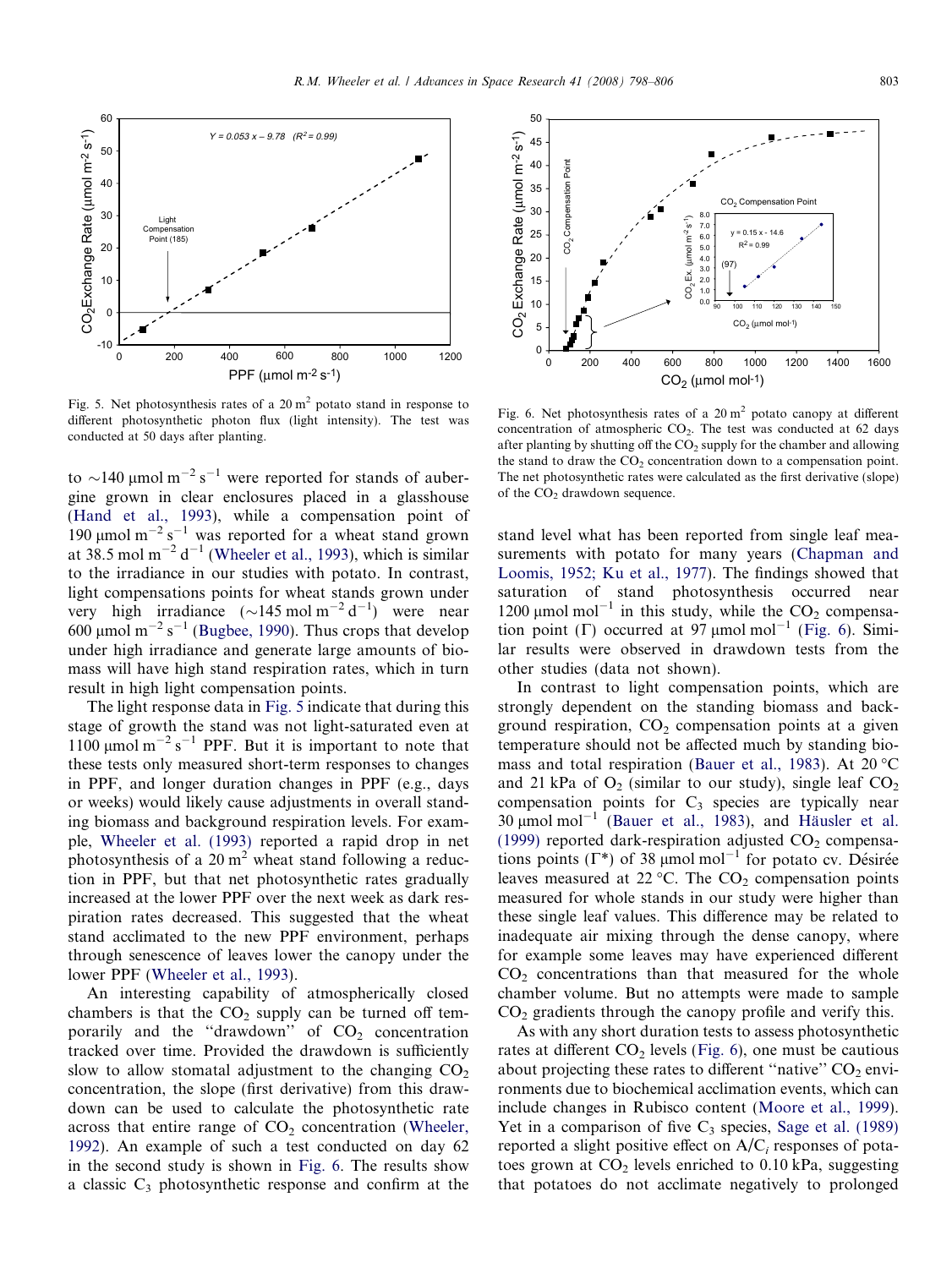

Fig. 7. Water use rates from evapotranspiration from two  $20 \text{ m}^2$  potato stands over time. Average photosynthetic photon flux for the first study was 655 µmol m<sup>-2</sup> s<sup>-1</sup> and for the second study was 865 µmol m<sup>-2</sup> s<sup>-1</sup>.

exposures of elevated  $CO<sub>2</sub>$ , as has been reported for some other species [\(Moore et al., 1999](#page-7-0)).

Beginning about 15 DAP, stand water use (evapotranspiration) increased rapidly as canopy cover increased (Fig. 7), similar to stand photosynthesis. A comparison of water use between the first study  $(655 \text{ µmol m}^{-2} \text{ s}^{-1})$ PPF) and the second study  $(865 \,\mu \text{mol m}^{-2} \text{ s}^{-1} \text{ PPF})$ showed slightly higher rates up until ca. day 35 for the first study. After about day 40, water use in the first study leveled off near 6.3 L  $m^{-2} d^{-1}$ , while water use continued to increase in the second study until about day 50, where it leveled off near 8.9 L m<sup>-2</sup> d<sup>-1</sup>. After about 60 days, water use rates in both studies showed a gradual decline as the stand matured (Fig. 7). The higher water use later in growth in the second study may be related to the increased stomatal conductance at the higher PPF [\(Sharkey and Ras](#page-7-0)[chke, 1981](#page-7-0)), although the higher PPF stand showed generally less water use prior to 40 days. Another possibility was that leaves of the higher PPF stand became warmer as they grew closer the lamp barriers, thereby increasing the leafto-air vapor pressure deficit. Because the temperature regimes were slightly different between the studies and no direct canopy temperature measurements were possible after about 40 days age, it is difficult to assess the exact effects of PPF on stand water use from these studies.

# 3.1. Life support implications

The total amount of  $CO<sub>2</sub>$  fixed (removed) from the air, and the equivalent amount of  $O<sub>2</sub>$  produced for the three potato studies are shown in Table 2. The oxygen values were calculated assuming a 1:1 molar ratio of  $CO<sub>2</sub>$  fixed to  $O<sub>2</sub>$  produced, or an assimilation quotient of 1.0 [\(Wheeler, 1996](#page-8-0)). This is a reasonable assumption for a crop like potato that produces large amounts of carbohydrate, and is close to values empirically determined for rice by [Tako et al. \(2001a\)](#page-7-0). Assuming humans produce about 1.0 kg of  $CO_2$  person<sup>-1</sup> day<sup>-1</sup> and require about 0.83 kg  $O_2$  person<sup>-1</sup> day<sup>-1</sup> [\(Stutte et al., 1999\)](#page-7-0), the best results from these studies show that an area of about  $25 \text{ m}^2$  of potato plants under continuous cultivation would be required to sustain one person. These rates might be improved with different horticultural approaches, such as staggered plantings ([Stutte et al., 1999\)](#page-7-0), different rooting media ([Tibbitts et al., 1994\)](#page-7-0), or increased lighting [\(Tibbitts](#page-7-0) [et al., 1994; Wheeler, 2006](#page-7-0)). The latter could be achieved by either increasing the instantaneous PPF or extending the photoperiod ([Wheeler and Tibbitts, 1997\)](#page-8-0). Extending the photoperiods for potatoes after tubers have initiated can increase total biomass and tuber yields in some cultivars, but tends to reduce harvest indices ([Wheeler and Tibbitts,](#page-8-0) [1986, 1997\)](#page-8-0). And as observed in our third study, instantaneous photosynthetic rates can drop under longer photoperiods, thereby dropping the radiation use efficiency. Thus the benefits of increased total production from potato stands under long photoperiods must be weighed against possible reductions in the conversion efficiency of light and the associated electrical power costs.

#### 4. Conclusions

Net photosynthesis, respiration, and water use (evapotranspiration) rates were monitored throughout growth and development for 20  $m<sup>2</sup>$  potato stands in three separate studies. Results showed a rapid increase in all three parameters during early growth as the canopy cover increased, reaching maximum rates between 40 and 50 DAP:  $\sim$ 45 µmol CO<sub>2</sub> m<sup>-2</sup> s<sup>-1</sup> for photosynthesis;  $\sim$ 9 µmol CO<sub>2</sub> m<sup>-2</sup> s<sup>-1</sup> for respiration, and  $\sim$ 9 L m<sup>-2</sup> d<sup>-1</sup> for evapotranspiration. After about 60-70 DAP, rates showed a gradual decline as the stands matured

Table 2

Carbon dioxide removal, oxygen production, and equivalent areas of potato plantings required to support one humana

|                            | Study 1            | Study 2             | Study 3             | Human        | Area per                          |  |
|----------------------------|--------------------|---------------------|---------------------|--------------|-----------------------------------|--|
|                            | $(g m^{-2} d^{-1}$ | $(g m^{-2} d^{-1})$ | $(g m^{-2} d^{-1})$ | requirement  | Person                            |  |
|                            |                    |                     |                     | $(g d^{-1})$ | (Best Rate) <sup>c,d</sup> $(m2)$ |  |
| CO <sub>2</sub> Removed    | 32.6               | 42.3                | 39.6                | 1000         | 23.6                              |  |
| $O2$ Produced <sup>e</sup> | 23.7               | 30.8                | 28.8                | 830          | 26.9                              |  |

<sup>a</sup> Data estimated from biomass yields assuming a 41% carbon content and confirmed within 10% by totaling gas exchange rates [Wheeler et al. \(2003\).](#page-8-0)<br><sup>b</sup> From NASA SSP 30262 Space Station ECLSS Architectural Control Stutte

<sup>c</sup> Best rates taken from the second study.

<sup>d</sup> Difference in areas for CO<sub>2</sub> removal and O<sub>2</sub> required adjusted for a human respiration quotient of 0.88. <br><sup>e</sup> Assuming an assimilation (photosynthetic) quotient of 1.0 for CO<sub>2</sub> removed : O<sub>2</sub> produced Wheeler (1996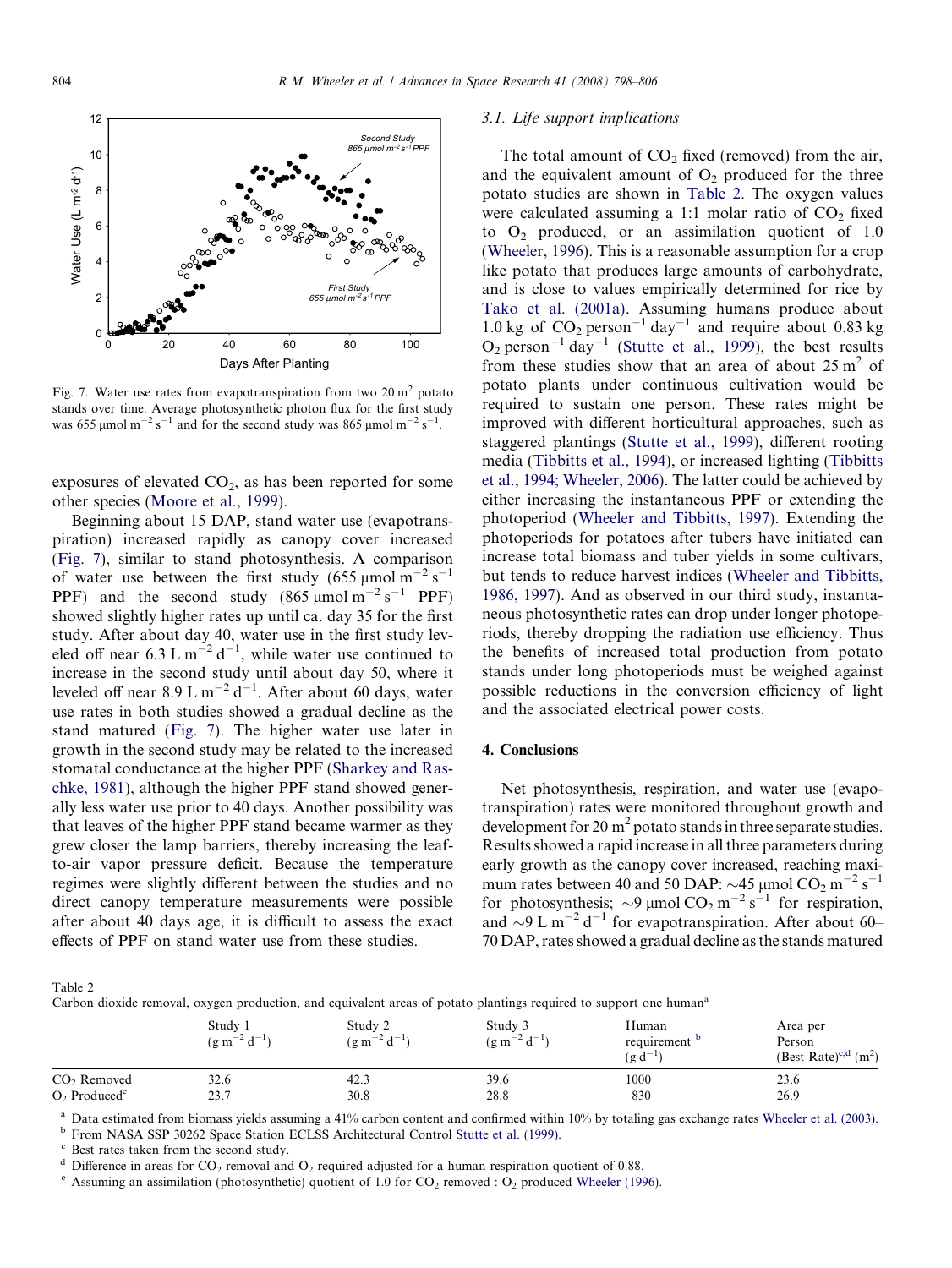<span id="page-7-0"></span>and upper canopy leaves began to senesce. Stand photosynthetic rates showed a linear response to short-term changes in PPF up to  $\sim$ 1100 µmol m<sup>-2</sup> s<sup>-1</sup>, with a light compensation point during full canopy cover occurring at 185 µmol m<sup>-2</sup> s<sup>-1</sup>. Short term changes in  $CO_2$  concentration showed a classic  $C_3$  photosynthetic response with saturation occurring near  $1200 \mu$ mol mol<sup>-1</sup> and a CO<sub>2</sub> compensation point near 100  $\mu$ mol mol<sup>-1</sup>. Temporary (2-3 day) increases in the photoperiod from 12/12 to 24/0 caused a decline in instantaneous photosynthetic rates, which could be partially restored by returning to the original 12/12 photoperiod. Gas exchange rates and radiation use efficiencies for potato stands in these studies were as high or higher than those for wheat, soybeans, and lettuce plantings grown in the same chamber ([Wheeler et al., 1993, 1994, 2004\)](#page-8-0), suggesting that potatoes are an excellent candidate for bioregenerative life support systems on future space missions.

## Acknowledgements

We thank Lisa Ruffe, Joe Martinez, Joe Benjamin, Russ Fortson, and Glenn Markwell for their help in conducting these studies.

## References

- Amthor, J.S. The McCree-deWit-Penning de Vries-Thornley respiration paradigms: 30 years later. Ann. Bot. 86, 1–20, 2000.
- Azcon-Bieto, J. Inhibition of photosynthesis by carbohydrates in wheat leaves. Plant Physiol. 73, 681–686, 1983.
- Bauer, H., Martha, P., Kirchner-Heiss, B., Mairhofer, J. The CO<sub>2</sub> compensation point of  $C_3$  plants – a re-examination. II. Intraspecific variability. Z. Pflanzenphysiol. Bd. 109, 143–154, 1983.
- Barta, D.J., Henderson, K. Performance of wheat for air revitalization and food production during the Lunar-Mars life support test project phase III test. SAE Tech. Paper 981704, 1998.
- Bhagsari, A.S., Webb, R.E., Phatak, S.C., Jaworski, C.A. Canopy photosynthesis, stomatal conductance, and yield of Solanum tuberosum grown in a warm climate. Am. Potato J. 65, 393–406, 1988.
- Bugbee, B. Exploring the limits of crop productivity: a model to evaluate progress. In: MacElroy, R.D. (Ed.), Controlled Ecological life Support Systems: CELSS 1989 Workshop. NASA Tech. Mem. 102277 (pp. 1– 23), 1990.
- Bugbee, B., Monje, O. The limits of crop productivity. Bioscience 42, 494– 502, 1992.
- Chapman, H.W., Loomis, W.E. Photosynthesis in the potato under field conditions. Plant Physiol. 28, 703–716, 1952.
- Coombs, J., Hall, D.O., Long, S.P., Scurlock, M.J.O. (Eds.). Techniques in Bioproductivity and Photosynthesis. Pergamon Press, Oxford, UK, 1985.
- Dougher, T.A.O., Bugbee, B.G. Effect of lamp type and temperature on development, carbon partitioning and yield of soybean. Adv. Space Res. 20, 1895–1899, 1997.
- Fleisher, D.H., Timlin, D.J., Reddy, V.R. Temperature influence on potato leaf and branch distribution and on canopy photosynthetic rate. Agronomy J. 98, 1442–1452, 2006.
- Gitelson, J.I., Terskov, I.A., Kovrov, B.G., Sidko, R.Ya., Lisovsky, G.M., Okladnikov, Yu.N., Belyanin, V.N., Trubachov, I.N., Rerberg, M.S. Life support system with autonomous control employing plant photosynthesis. Acta Astronautic 3, 633–650, 1976.
- Govindjee, Coleman, W.J. How plants make oxygen. Sci. Am. 262, 50–58, 1990.
- Hand, D.W., WarrenWilson, J., Acock, B. Effects of light and  $CO<sub>2</sub>$  on net photosynthetic rates of stands of aubergine and Amaranthus. Ann. Bot. 71, 209–216, 1993.
- Häusler, R.E., Kleines, M., Uhrig, H., Hirsch, H.-J., Smets, H. Over expression of phosphoenolpyruvate carboxylase from Cornynebacterium glutamicum lowers the  $CO<sub>2</sub>$  compensation point ( $\Gamma^*$ ) and enhances dark and light respiration in transgenic potato. J. Exp. Bot. 50, 1231– 1242, 1999.
- Haverkort, A.J., Uenk, D., Verounde, H., van de Waart, M. Relationships between ground cover, intercepted solar radiation, leaf area index, and infrared reflectance of potato crops. Potato Res. 34, 113–121, 1991.
- Hoagland, D.R. Arnon, D.I. The water culture method for growing plants without soil. California Agricultural Experiment Station, Circular 347, 1938.
- Khurana, S.C., McLaren, J.S. The influence of leaf area, light interception and season on potato growth and yield. Potato Res. 25, 329–342, 1982.
- Klassen, S.P., Ritchie, G., Frantz, J.M., Pinnock, D., Bugbee, B. Realtime imaging of ground cover: Relationships with radiation capture, canopy photosynthesis, and daily growth rate. In: Digital Imaging and Spectral Techniques: Application to Precision Agriculture and Crop Physiology. Am. Soc. for Agronomy Special Pub. No. 60. Madison, WI, USA. pp. 3–14, 2003.
- Knight, S.L., Mitchell, C.A. Effects of  $CO<sub>2</sub>$  and photosynthetic photon flux on yield, gas exchange and growth rate of Lactuca sativa L. 'Waldmann's Green. J. Exp. Bot. 39, 317–328, 1988.
- Ku, S-.B., Edwards, G.E., Tanner, C.B. Effects of light, carbon dioxide, and temperature on photosynthesis, oxygen inhibition of photosynthesis, and transpiration in Solanum tuberosum. Plant Physiol. 59, 868– 872, 1977.
- Masuda, T., Tako, Y., Nitta, K. Matching between food supply and human nutritional requirements in Closed Ecological Experiment Facilities (CEEF). Eco-Engineering 17, 61–66, 2005.
- Monje, O., Bugbee, B. Adaptation to high  $CO<sub>2</sub>$  concentration in an optimal environment: radiation capture, canopy quantum yield and carbon use efficiency. Plant Cell Environ. 21, 315–324, 1998.
- Moore, B.D., Cheng, S.-H., Sims, D., Seemann, J.R. The biochemical and molecular basis of photosynthetic acclimation to elevated atmospheric CO2. Plant Cell Environ. 22, 567–582, 1999.
- Myers, J. Basic remarks on the use of plants as biological gas exchangers in a closed system. J. Aviat. Med. 25, 407–411, 1954.
- Prince, R.P., Knott, W.M. CELSS Breadboard Project at the Kennedy Space Center, in: Ming, D.W., Henninger, D.L. (Eds.), Lunar Base Agriculture: Soils for Plant Growth. American Society of Agronomy, Madison, pp. 155–164, 1989.
- Sage, R.F., Sharkey, T.D., Seemann, J.F. Acclimation of photosynthesis to elevated  $CO<sub>2</sub>$  in five  $C<sub>3</sub>$  species. Plant Physiol. 89, 590–596, 1989.
- Salisbury, F.B. Lunar farming: achieving maximum yield for the exploration of space. Hortscience 26, 827–833, 1991.
- Sharkey, T.D., Raschke, K. Separation and measurement of direct and indirect effects of light on stomata. Plant Physiol. 68, 33–40, 1981.
- Stutte, G.W., Yorio, N.C., Wheeler, R.M. Interacting effects of photoperiod and photosynthetic photon flux on net carbon assimilation and starch accumulation in potato leaves. J. Am. Soc. Hortic. Sci. 121, 264–268, 1996.
- Stutte, G.W., Mackowiak, C.L., Yorio, N.C., Wheeler, R.M. Theoretical and practical consideration of staggered crop production in a BLSS. Life Sup. Biosphere Sci. 6, 287–291, 1999.
- Tako, Y., Arai, R., Otsubo, K., Nitta, K. Integration of sequential cultivation of main crops and gas and water processing subsystems using closed ecology experiment facility. SAE Technical Paper 2001- 01-2133, 2001.
- Tako, Y., Arai, R., Otsubo, K., Nitta, K. Application of crop gas exchange and transpiration data obtained with CEEF to global change problem. Adv. Space Res. 27 (9), 1541–1545, 2001b.
- Tibbitts, T.W., Alford, D.K. Controlled ecological life support system. Use of higher plants. NASA Conference Publication 2231, Ames Research Center, Moffett Field, CA, USA, 1982.
- Tibbitts, T.W., Cao, W., Wheeler, R.M. Growth of potatoes for CELSS. NASA Cont. Report 177646. Ames Research Center, Moffett Field, CA, 1994.